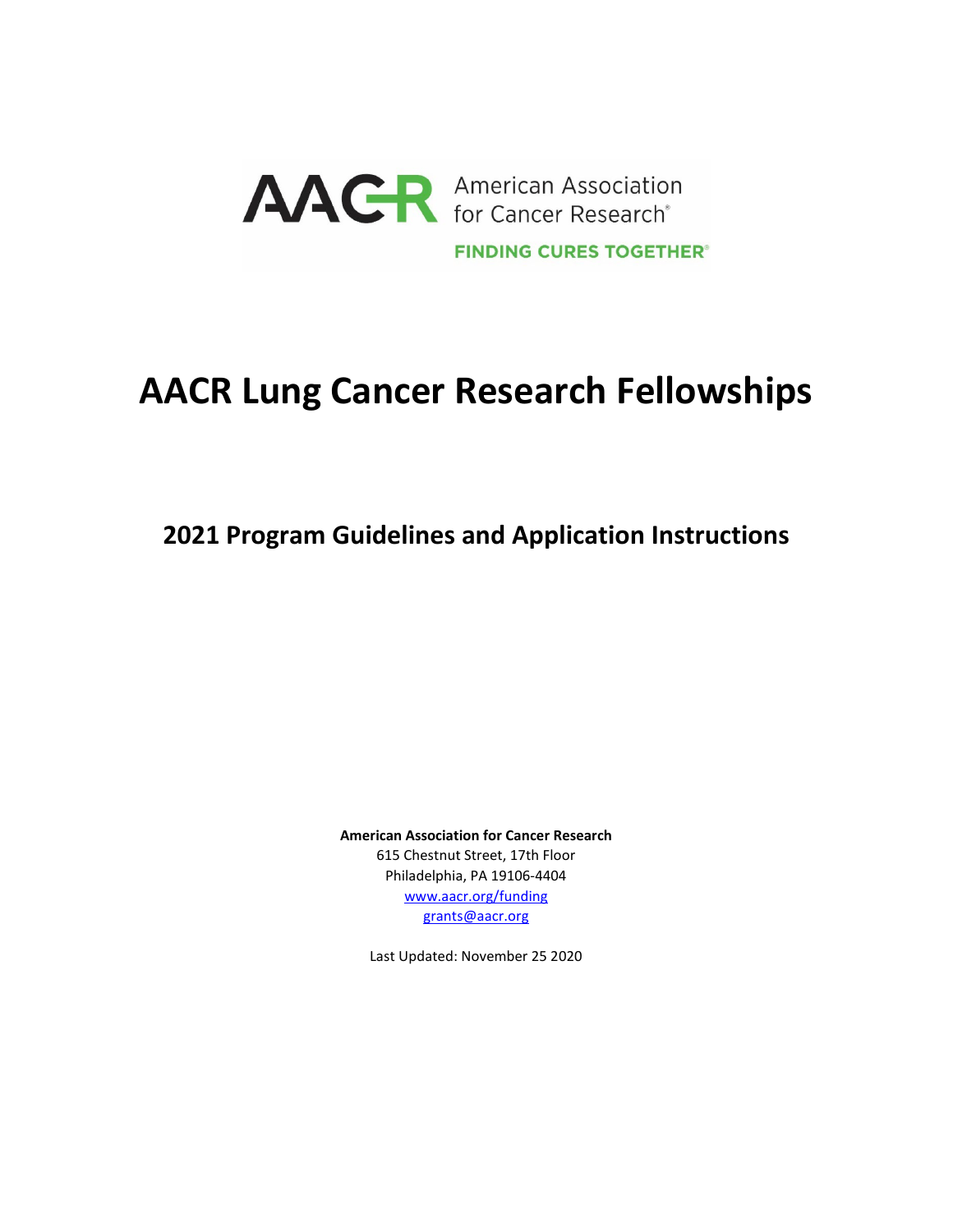# **TABLE OF CONTENTS**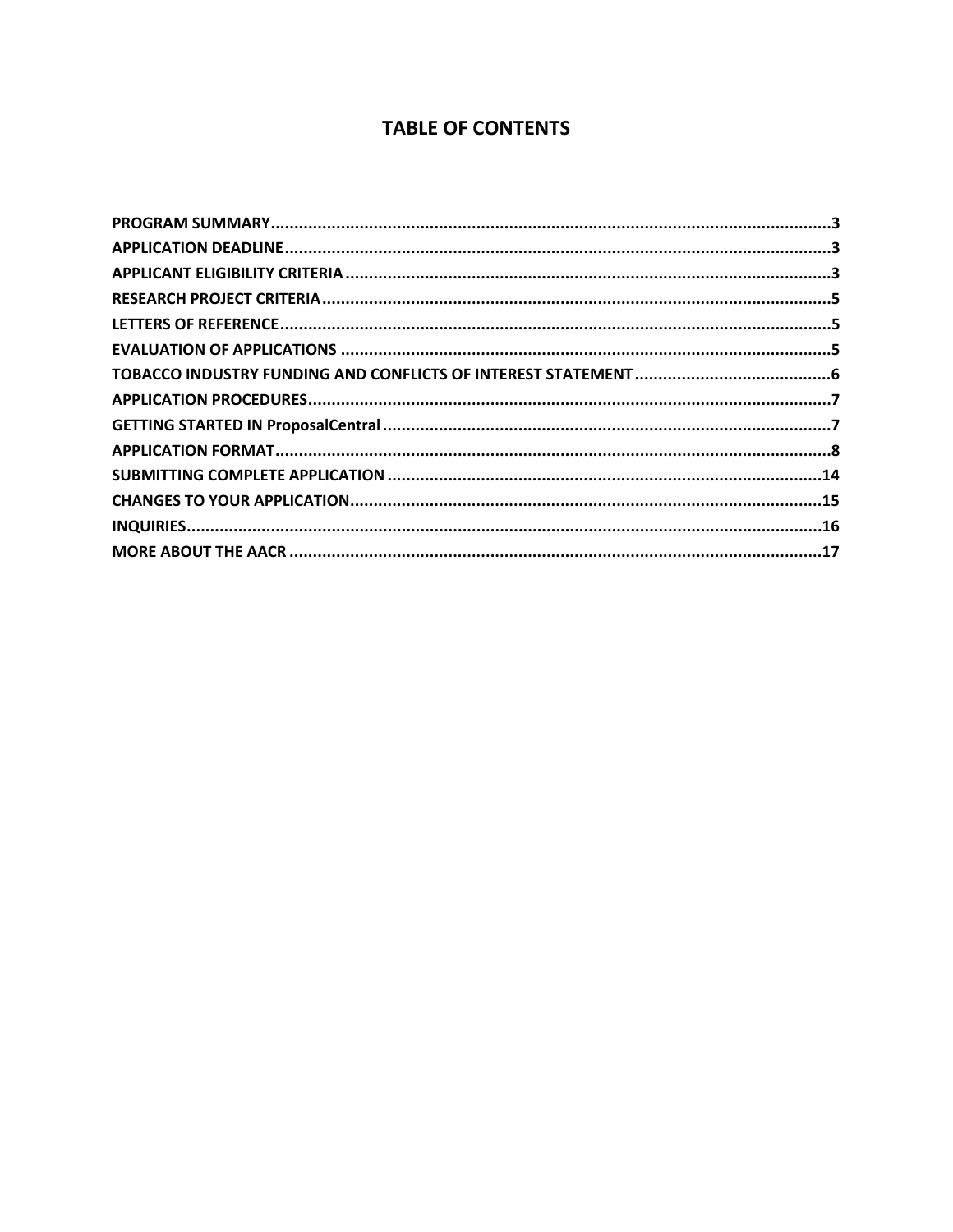## **PROGRAM GUIDELINES**

#### <span id="page-2-0"></span>**PROGRAM SUMMARY**

These guidelines pertain to the fellowships to be presented in 2021, known as the AACR Lung Cancer Research Fellowships:

• AACR-AstraZeneca Lung Cancer Research Fellowship

The AACR Lung Cancer Research Fellowships represent a joint effort to encourage and support postdoctoral or clinical research fellows to conduct lung cancer research and to establish a successful career path in this field. The research proposed for funding may be basic, translational, clinical, or epidemiological in nature and must have direct applicability and relevance to the impact of driver mutations on lung cancer development and progression.

These fellowships provide two-year grants of \$120,000 to support the salary and benefits of the fellow while working on mentored lung cancer research. A partial amount of funds may be designated for nonpersonnel expenses, such as research/laboratory supplies, equipment, publication charges for manuscripts that pertain directly to the funded project, and other research expenses.

## <span id="page-2-1"></span>**APPLICATION DEADLINE**

January 29, 2021, at **1:00 p.m.** U.S. Eastern Time

**NOTIFICATION OF AWARD**

March 2021

## **ANNUAL GRANT AWARDS EVENT DURING VIRTUAL ANNUAL MEETING 2021**

Grant recipient must attend the Virtual Annual Grants Awards Event to formally accept their grant. The grantee will be contacted regarding arrangements. Grant funds may be used to support the grantee's registration at this Virtual Annual Meeting.

*In the event of unforeseen scheduling changes, the Grantee will be contacted regarding alternative arrangements.*

## **START OF GRANT TERM**

July 1, 2021

## <span id="page-2-2"></span>**APPLICANT ELIGIBILITY CRITERIA**

Applicants must have a doctoral degree (including PhD, MD, MD/PhD, or equivalent) in a related field and not currently be a candidate for a further doctoral degree.

At the start of the grant term on July 1, 2021, applicants must:

- Hold a mentored research position with the title of postdoctoral fellow, clinical research fellow, or the equivalent.
	- $\circ$  If eligibility is based on a future position, the position must be confirmed at the time of application and CANNOT be contingent upon receiving this grant.
	- $\circ$  If the future position is at a different institution than the applicant's current institution, the applicant must contact the AACR's Scientific Review and Grants Administration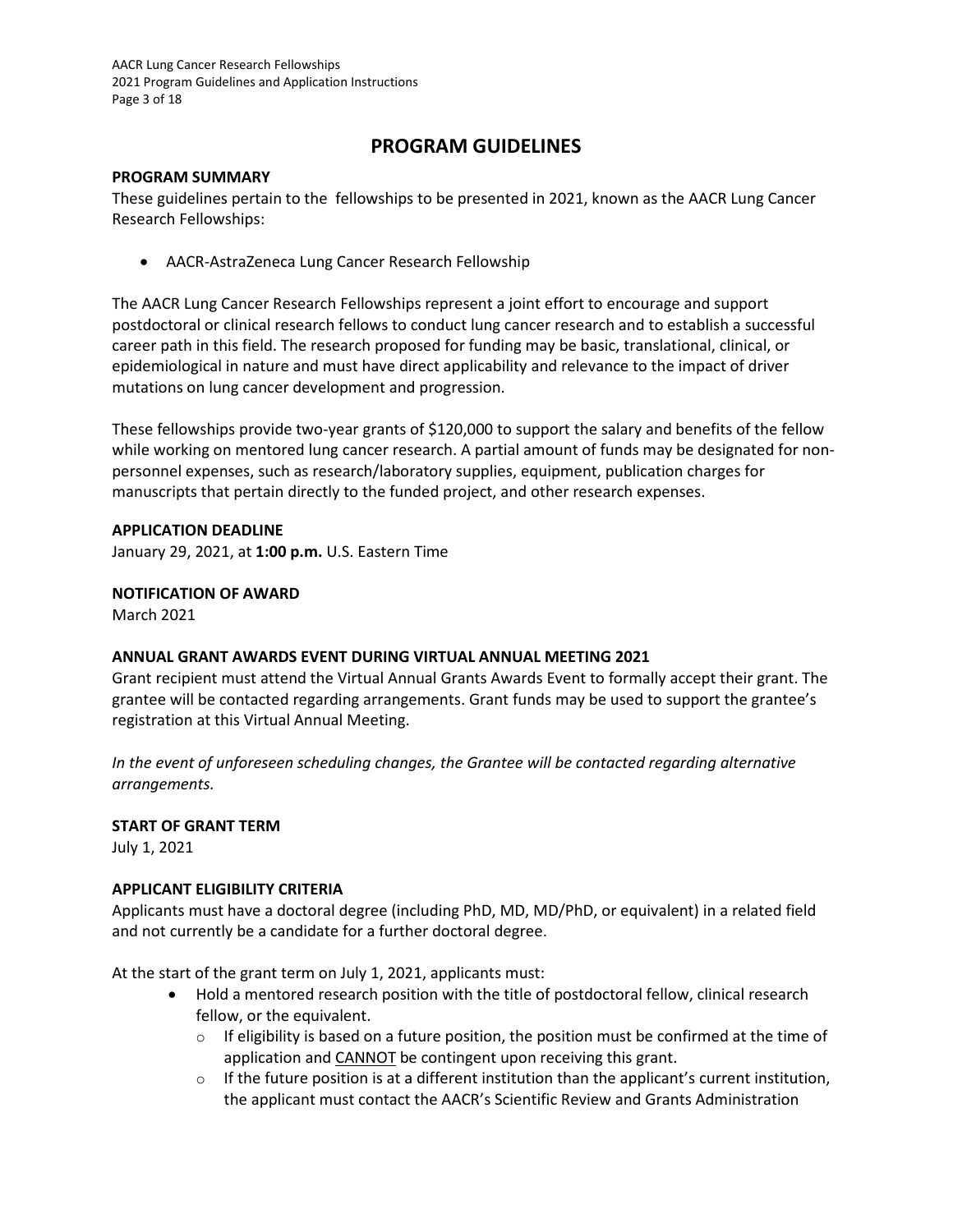Department (the AACR's SRGA) a[t grants@aacr.org](mailto:grants@aacr.org) **before** submitting their application for information on additional verification materials/signatures that may be required.

- Have completed their most recent doctoral degree **within the past five years** (*i.e., degree cannot have been conferred before July 1, 2016; the formal date of receipt of doctoral degree is the date the degree was conferred, as indicated on your diploma and/or transcript*).
	- $\circ$  Applicants with a medical degree must have completed their most recent doctoral degree or medical residency - **whichever date is later** - within the past five years.
- Work **under the auspices of a mentor** at an academic, medical, or research institution anywhere in the world.
	- o *There are no citizenship or geographic requirements. However, by submitting an application for this grant, an applicant applying from an institution located in a country in which they are not a citizen or a permanent resident assures that the visa status will provide sufficient time to complete the project and grant term at the institution from which they applied.*

An exception to the five-year window may be granted for parental leave or other well-justified leave from research for pressing personal or family situations of generally less than 12 months' duration. Applicants whose experience exceeds the maximum of five years but who believe they are eligible must contact the AACR's SRGA **before** submitting an application to verify their eligibility.

Applicants who believe that they are at the level of postdoctoral or clinical research fellow, but hold a different title may be eligible and must contact the AACR's SRGA **before** submitting an application.

Applicants must be AACR members. Annual dues are not required for early-career researchers interested in Associate membership. Nonmembers interested in this grant opportunity must submit a satisfactory application for AACR membership by the application deadline. Nonmembers can apply for membership [online](https://myaacr.aacr.org/) or by submitting th[e Official Membership Application Form](https://www.aacr.org/wp-content/uploads/2020/04/20_MemApp.pdf) to the AACR with the required documents. Please review th[e Membership Categories](https://www.aacr.org/Membership/Pages/categories___071535.aspx) for the category that best fits your qualifications. Members can renew their membership through [myAACR](https://myaacr.aacr.org/) to bring their membership current. You will need your logon (email address) and password to access the member portal. If you require assistance logging in, please contac[t myaacr@aacr.org.](mailto:myaacr@aacr.org) Lapsed members must be members in good standing by the application deadline and should contact the Membership Department at [membership@aacr.org](mailto:membership@aacr.org) for assistance.

Investigators may submit only **one** application for the AACR Lung Cancer Research Fellowships but may concurrently apply for other AACR grants. However, applicants are expected to accept the first grant they are awarded. Individuals may accept and hold only one AACR grant at a time.

Employees or subcontractors of a U.S. government entity or for-profit private industry are not eligible. Postdoctoral or clinical research fellows conducting research in a U.S. government laboratory (e.g., NIH, CDC, FDA, etc.), are not eligible.

**Any individual who currently holds an active AACR grant may not apply.** Past grantees may apply if they complied with all progress and financial report requirements.

Investigators currently or previously holding the rank of instructor, adjunct professor, assistant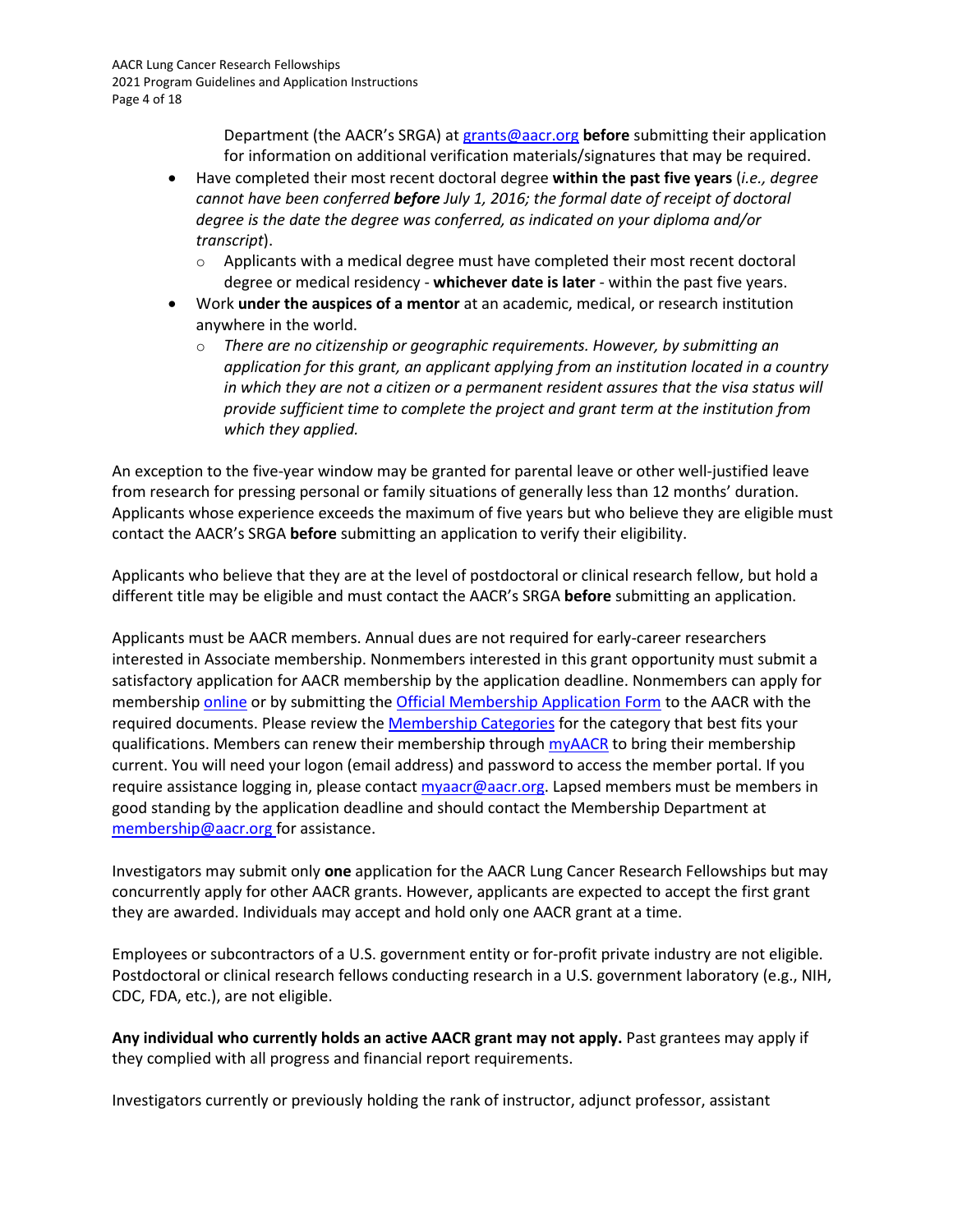AACR Lung Cancer Research Fellowships 2021 Program Guidelines and Application Instructions Page 5 of 18

professor, research assistant professor, the equivalent or higher are not eligible. Qualified researchers are invited to apply for an AACR Career Development Award.

**Exception**: If you are an MD who is considered a postdoctoral fellow but hold the title of instructor so that you can see patients, you may be eligible. Potential applicants possessing an MD are encouraged to contact the AACR's SRGA **before** submitting an application to verify your eligibility.

All applicants with questions about eligibility must contact the AACR's SRGA **before** submitting an application.

#### <span id="page-4-0"></span>**RESEARCH PROJECT CRITERIA**

Research projects may be basic, translational, clinical, or epidemiological in nature, and must have direct applicability and relevance to the impact of driver mutations on lung cancer development and progression.

#### <span id="page-4-1"></span>**LETTERS OF REFERENCE**

Each applicant must have a letter of reference from their mentor accompany the online application. If the mentor is not an active, emeritus, or honorary member of the AACR, an additional letter of reference from an endorser who is an active, emeritus, or honorary member of the AACR must accompany the application. If the applicant is being co-mentored, a co-signed letter of reference must be provided. If an applicant's mentor is an AACR member, an additional letter of reference from an endorser will not be accepted. For applicants whose eligibility is based on a future position, the letter of reference must verify that the future position is confirmed, and the title of the new position and start date must be stated. Instructions for submitting letter(s) of reference are addressed in Section 6 of the Application Instructions.

## *NOTE: Due to the mentorship component of this grant, significant weight will be given to this letter in the evaluation of the application.*

## <span id="page-4-2"></span>**EVALUATION OF APPLICATIONS**

Applications are peer-reviewed by a Scientific Review Committee comprised of researchers and physician-scientists respected for their own accomplishments in lung cancer research and viewed as leaders in the field. The President of the AACR will appoint the members of the Scientific Review Committee.

The Committee will consider the following criteria when reviewing applications and determining funding decisions:

- *Applicant*. What training and experience does the applicant have to ensure successful implementation of the proposed project? Is their academic record and research experience of high quality? Does the applicant have the potential to develop as an independent and productive cancer researcher in this field?
- *Project Proposal*. Is the proposed project of high scientific quality? Is the budget justified and reasonable in relation to the proposed project?
- *Mentor*. Does the mentor have appropriate research qualifications and a demonstrated record of mentorship? Does the research interests of the applicant match those of the mentor to ensure the applicant's development as a productive cancer researcher in this field?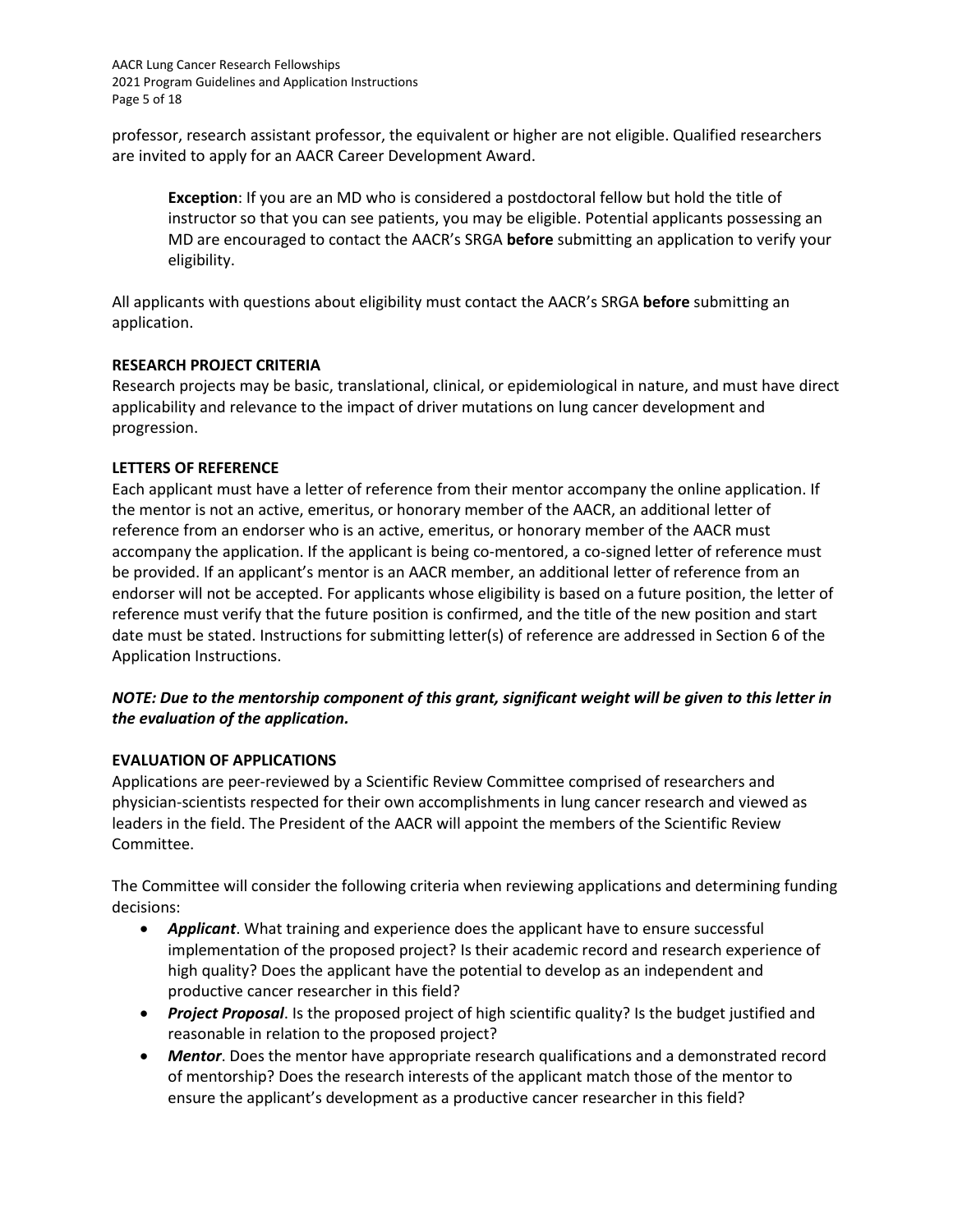AACR Lung Cancer Research Fellowships 2021 Program Guidelines and Application Instructions Page 6 of 18

• *Training Environment*. Is the institutional environment for the scientific development of the applicant of high quality? Is there appropriate institutional commitment to foster the applicant's training to become a productive cancer researcher in this field?

The Committee will consider each year's applicants independent of previously funded proposals or institutions of previous grantees.

## <span id="page-5-0"></span>**TOBACCO INDUSTRY FUNDING AND CONFLICTS OF INTEREST STATEMENT**

A fellow whose named mentor is funded by the tobacco industry for any research project is not eligible for any AACR grant. A Grantee or their named mentor who accepts funding from the tobacco industry for any research project during the term of an AACR grant must inform the AACR of such funding, whereupon the AACR grant will be immediately terminated.

Tobacco industry funding is defined for the purposes of AACR grant applicants and recipients as money provided or used for all or any of the costs of any research project, including personnel, consumables, equipment, buildings, travel, meetings and conferences, and operating costs for laboratories and offices. It is not defined as money provided or used for meetings or conferences that do not relate to any particular research project.

Tobacco industry funding includes: funds from a company that is engaged in or has affiliates engaged in the manufacture of tobacco produced for human use; funds in the name of a tobacco brand, whether or not the brand name is used solely for tobacco products; funds from a body set up by the tobacco industry or by one or more companies engaged in the manufacture of tobacco products.

The following do not constitute tobacco industry funding for the purposes of this policy:

- Legacies from tobacco industry investments (unless the names of a tobacco company or cigarette brand are associated with them)
- Funding from a trust or foundation established with assets related to the tobacco industry but no longer having any connection with the tobacco industry even though it may bear a name that (for historical reasons) is associated with the tobacco industry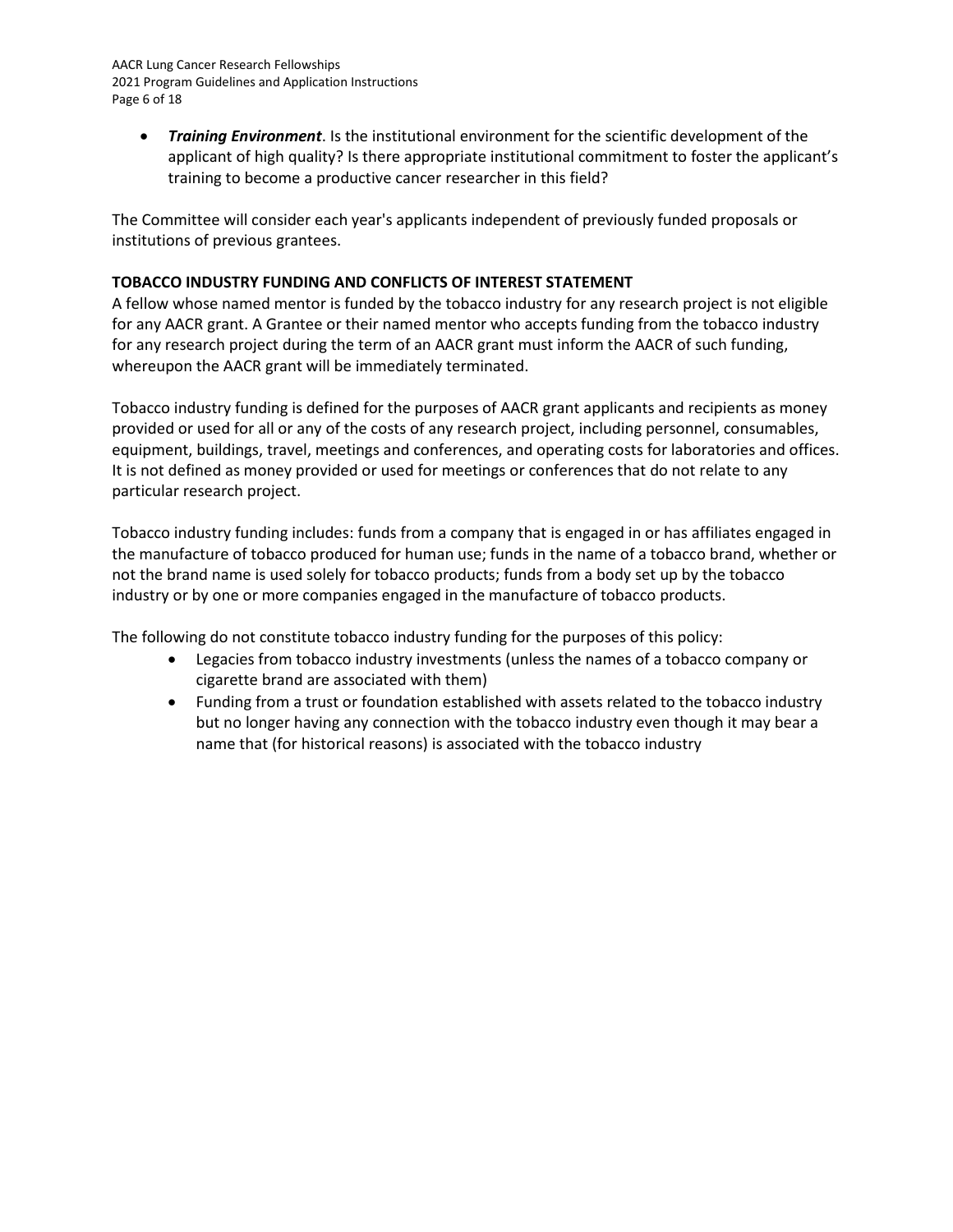## **APPLICATION INSTRUCTIONS**

### <span id="page-6-0"></span>**APPLICATION PROCEDURES**

The AACR requires applicants to submit an online application by **1:00 p.m.** U.S. Eastern Time on **Friday,**  January 29, 2021, using the ProposalCentral website at<https://proposalcentral.com/>.

In order to submit a complete application, applicants need to enter information directly into the online application platform as well as upload a number of documents. The following instructions provide details about information that needs to be entered and the materials that need to be uploaded. The section numbering corresponds with the section number of the Application Instructions and the online ProposalCentral application.

| <b>Information to be Entered Directly into</b> | <b>Application Instructions Section</b> | <b>ProposalCentral Section</b> |
|------------------------------------------------|-----------------------------------------|--------------------------------|
| ProposalCentral                                |                                         |                                |
| Project Title and Acknowledgement of           | 1. Title Page                           | 1) Title Page                  |
| Reading the Terms and Conditions               |                                         |                                |
| <b>Applicant Information</b>                   | 4. Applicant                            | 4) Applicant                   |
| Institution and Contact Information            | 5. Institution & Contacts               | 5) Institution & Contacts      |
| <b>Scientific Abstract</b>                     | 7. Scientific Abstract                  | 7) Scientific Abstract         |
| <b>Budget</b>                                  | 8. Budget                               | 8) Budget                      |
| <b>Organizational Assurances</b>               | 9. Organizational Assurances            | 9) Organizational Assurances   |

| <b>Templates</b>                     | <b>Application Instructions</b> | <b>ProposalCentral Section</b> |
|--------------------------------------|---------------------------------|--------------------------------|
|                                      | <b>Section</b>                  |                                |
| Research Project Proposal Template   | 10.A. Application Documents     | 10) Application Documents      |
| Secured Other Support Template       | 10.B. Application Documents     | 10) Application Documents      |
| Pending Other Support Template       | 10.C. Application Documents     | 10) Application Documents      |
| <b>Budget Justification Template</b> | 10.D. Application Documents     | 10) Application Documents      |
| Project Milestones Template          | 10.E. Application Documents     | 10) Application Documents      |
| Applicant's Biographical Sketch      | 10.F. Application Documents     | 10) Application Documents      |

| <b>Additional Materials</b>                                                | <b>Application Instructions</b> | <b>ProposalCentral Section</b> |
|----------------------------------------------------------------------------|---------------------------------|--------------------------------|
|                                                                            | <b>Section</b>                  |                                |
| Letter(s) of Reference (uploaded by Mentor<br>and Endorser [if necessary]) | 6. Letters of Reference         | 6) Letters of Reference        |
| Mentor's Biographical Sketch(es)                                           | 10.G. Application Documents     | 10) Application Documents      |
| Supporting Documentation (if applicable)                                   | 10.H. Application Documents     | 10) Application Documents      |

| <b>Required Signatures</b>        | <b>Application Instructions Section</b> | <b>ProposalCentral Section</b> |
|-----------------------------------|-----------------------------------------|--------------------------------|
| <b>Application Signature Page</b> | 10.1. Application Documents             | 12) Signature Page(s)          |

## <span id="page-6-1"></span>**GETTING STARTED IN ProposalCentral**

If you are a new user of ProposalCentral, click the "CREATE AN ACCOUNT NOW" button and complete the registration process. After logging in, complete your Professional Profile before starting an application.

If you are already registered with ProposalCentral, access the site and log in with your Username and Password. If you have forgotten your login information, click on the "Forgot Your Username/Password?"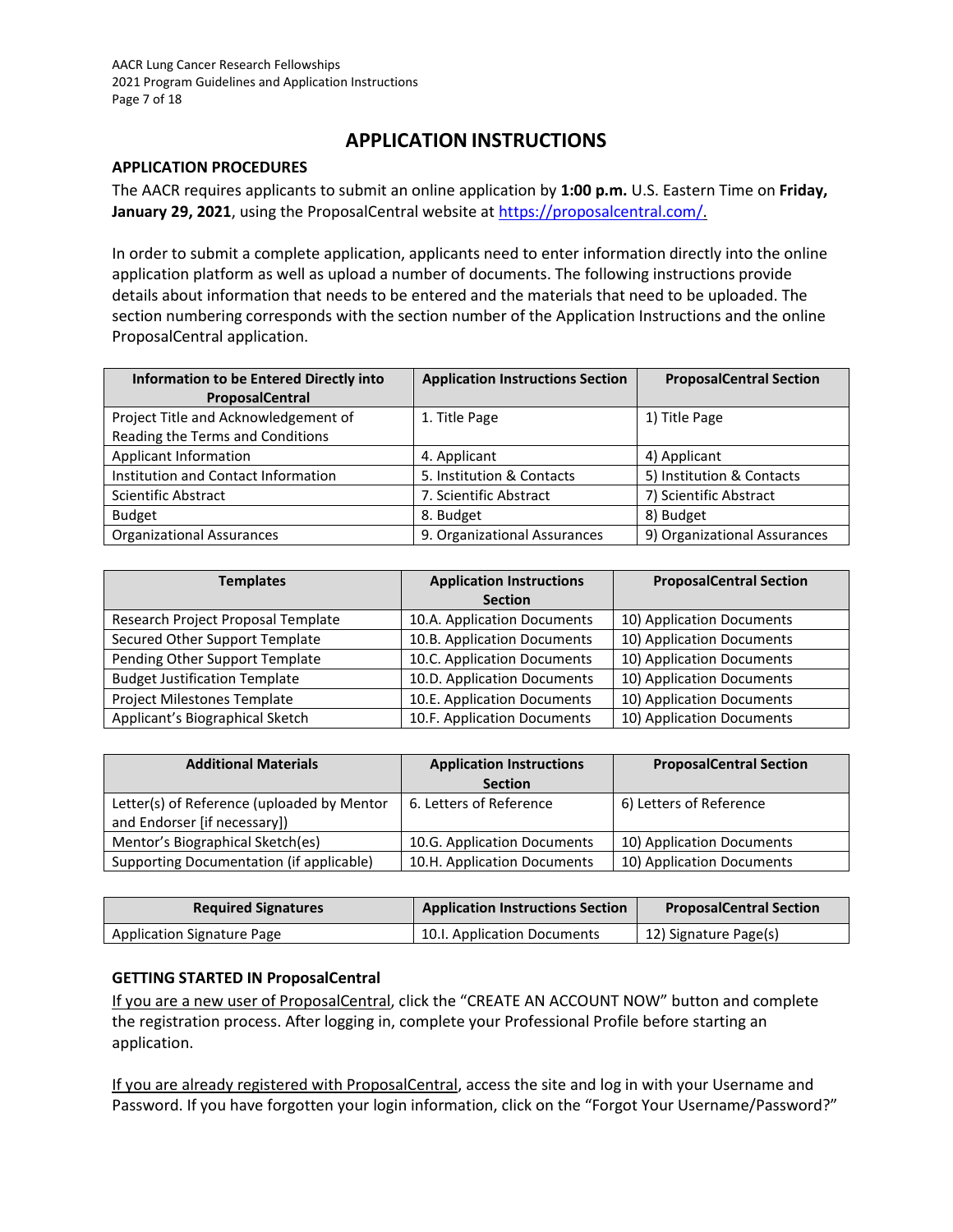AACR Lung Cancer Research Fellowships 2021 Program Guidelines and Application Instructions Page 8 of 18

link.

To start an application, select the "Grant Opportunities" tab. A list of grant oppportunities will be displayed. The list of applications can be filtered for just this organization by clicking "Filter by Grant Maker" at the top and selecting "American Association for Cancer Research" in the drop down menu. Find the "**AACR Lung Cancer Research Fellowships**" and click the "Apply Now" link to create your application.

If you have any difficulties registering, logging in, or creating your application, contact ProposalCentral Customer Support at: 800-875-2562 (Toll-free U.S. and Canada), +1-703-964-5840 (Direct Dial International), or by email at **pcsupport@altum.com.** See the ProposalCentral **[FAQ](https://proposalcentral.com/FAQ/FrequentlyAskedQuestions.asp)** section, for additional information.

## <span id="page-7-0"></span>**APPLICATION FORMAT**

The following information is required to submit a complete application. Numbers correspond to the application sections found on the left side of the ProposalCentral website.

**1. TITLE PAGE.** Enter the title of the research project. The title is limited to no more than 75 characters (including spaces). Do not use abbreviations. A project title must be entered **and saved** before additional sections may be accessed.

**Terms and Conditions of the Grant**. In order to ensure that the applicant is informed of the terms and conditions of the grant should they be selected as a recipient, applicant must acknowledge that they have read the Terms and Conditions and have shared them with their institution by typing in their name and date in the box provided.

The terms and conditions of this grant may be modified or amended by the AACR prior to execution of the Grant Agreement. In addition, the grant recipient's Institution may only request revisions to sections VII.F.; XII.; XIII.F.; and XIV.A. of the Grant Agreement prior to execution. Only in special circumstances will revisions be considered to sections other than those noted above.

**2. DOWNLOAD TEMPLATES & INSTRUCTIONS.** The Program Guidelines and Application Instructions document and all templates can be downloaded from this page. Applicants are required to use the application templates.

See Section 10 of the Application Instructions for how to complete and upload the templates. This application also requires additional attachments for which templates are not provided (applicant's biographical sketch, mentor's biographical sketch and supporting documentation [if applicable]).

## **3. ENABLE OTHER USERS TO ACCESS THIS PROPOSAL.** Optional.

**4. APPLICANT.** Enter information for the applicant. Applicants must include their contact information, including e-mail address, phone number, mailing address, and AACR membership information.

Applicants are strongly encouraged to have an ORCID iD and include this identifier with their application.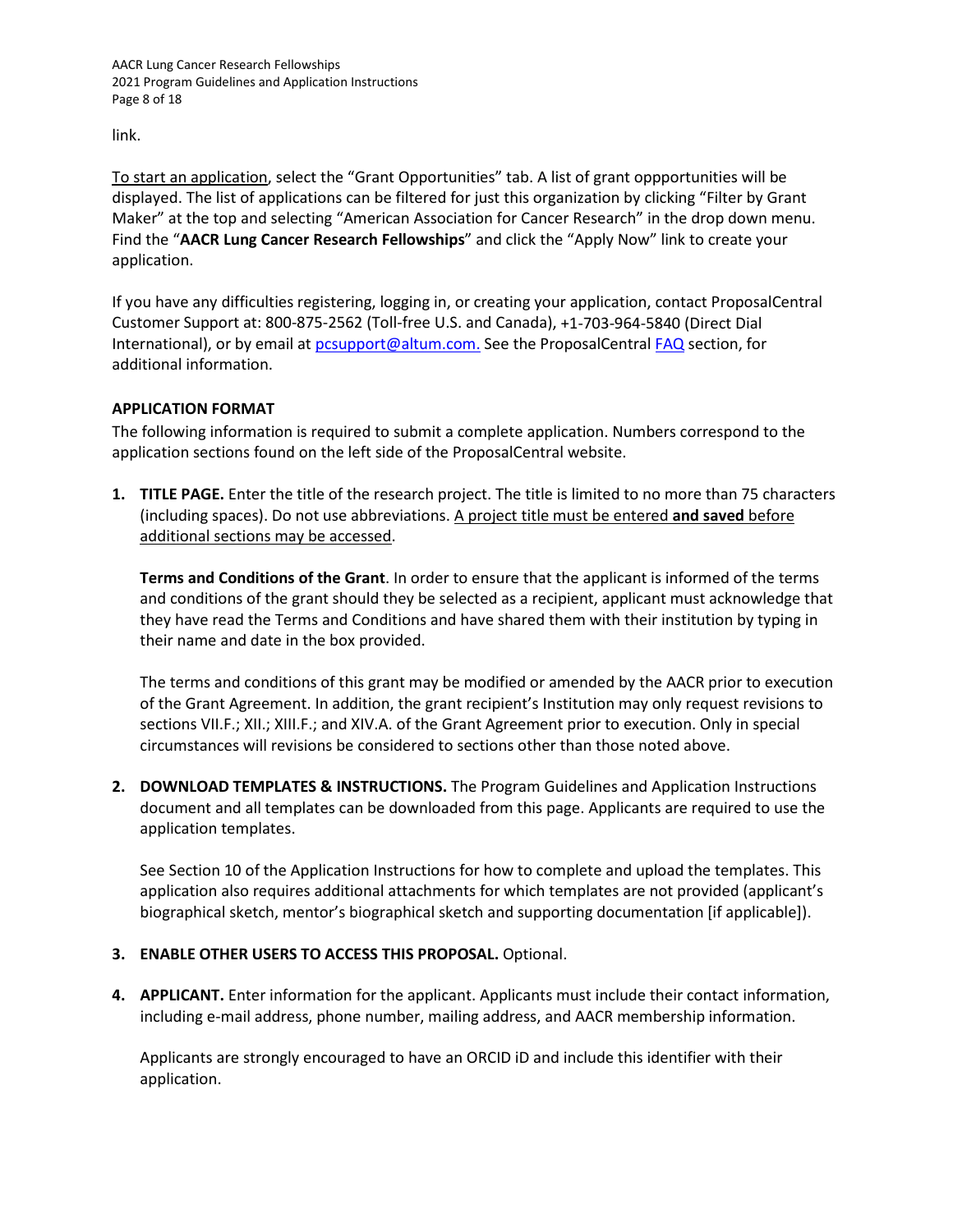- **5. INSTITUTION & CONTACTS.** Enter information regarding the applicant's institution, the mentor, the endorser (if applicable), and signing official.
- **6. LETTERS OF REFERENCE.** Enter the e-mail address of the mentor submitting a letter of reference. Enter the e-mail address again to confirm and click the add icon. If the mentor's e-mail address is in the ProposalCentral system, you will be prompted to "Send E-mail" to the mentor. **The e-mail will contain instructions and a link to upload the letter of reference directly to the application**. If the mentor's e-mail address is not in the ProposalCentral system, you will be prompted for the mentor's first and last name before being prompted to "Send E-mail."

If the mentor is not an active, emeritus, or honorary member of AACR, repeat the steps above to send a letter of reference request to an endorser who is an active, emeritus, or honorary member of AACR. If your mentor is an AACR member, an additional letter of reference from an endorser will **not** be accepted.

If the applicant is being co-mentored, the mentors must provide a co-signed letter providing the mentorship details described in the e-mail instructions as they pertain to each member of the mentorship team. Co-signed letters must be uploaded by only the primary mentor. If a co-signed letter of reference is used, and a member of the mentorship team is an active, emeritus, or honorary member of AACR, no additional letter of reference from an endorser will be accepted.

The letter(s) of reference are uploaded directly from the mentor and endorser (if necessary) to the ProposalCentral application. Applications cannot be submitted without a Letter of Reference. Applicants can view letter submission status in Section 6 of the online application.

**7. SCIENTIFIC ABSTRACT.** The abstract is limited to 3,000 characters (including spaces) and must provide a brief summary of the proposed research project.

If funded, this Abstract may become public information; therefore, do not include proprietary/confidential information.

From the list provided, select the research areas that are most applicable to this project (*select no more than two*) and indicate how you found out about this grant opportunity (*select only one*).

**8. BUDGET.** Enter expenses for the term of the grant. Applicants must submit a budget in the amount of \$120,000. As these fellowships are intended to support the salary and benefits of the fellow, applicants must dedicate at least 50% effort to the proposed project. The percentage of salary requested may not exceed the percent effort of the applicant. Up to 50% of the total budget may be allocated for non-personnel direct research expenses, such as research/laboratory supplies, equipment, publication charges for manuscripts that pertain directly to the funded project, and other research expenses. (See terms and conditions of the grant for information on publishing in AACR journals.) Budget requests for equipment that exceed 10% of the total budget must be accompanied by a detailed justification.

The grantee **must** attend the AACR Virtual Annual Meeting 2021 to formally accept the grant during the annual Grant Awards Event. Up to \$2,000 may be allocated from the grant to support the grantee's registration and attendance at this Annual Meeting. No other travel is permitted.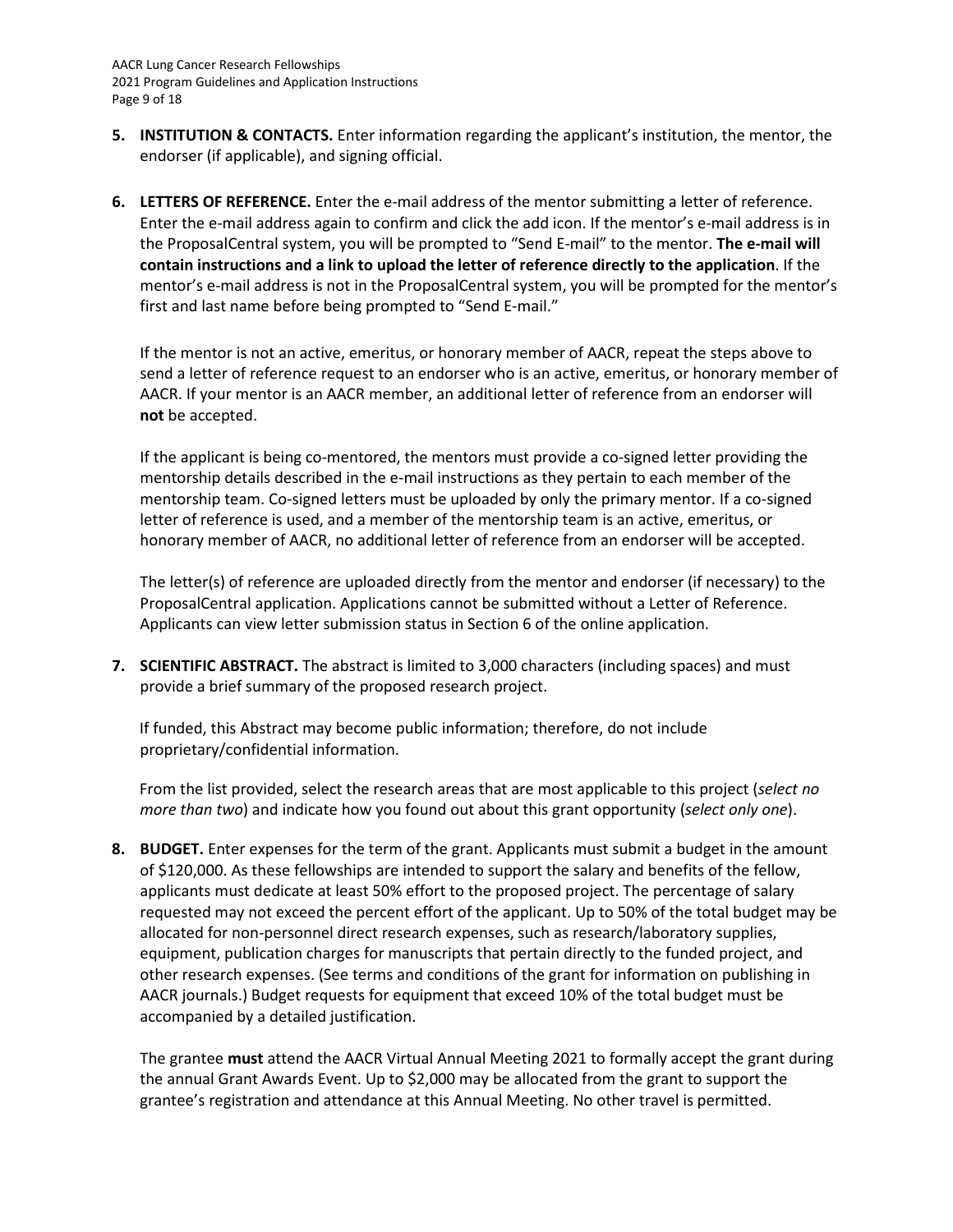As the grant term begins after the Virtual Annual Meeting to which the grantee must attend, the AACR recommends that the Institution use existing discretionary funding to cover the grantee's attendance costs. When the grant term begins, the Institution may transfer the applicable AACRallowed attendance charges from the discretionary fund to the grant fund. This transfer must be reflected in the first financial report of expenditures submitted to AACR.

Salary and benefit expenses for any individuals other than the grantee, indirect costs, tuition, travel (other than to the AACR Virtual Annual Meeting 2021 noted above), professional membership dues, and any other research-related expenses not directly related to this project are **not** allowable expenses. For the purposes of this grant, any general office supplies or individual institutional administrative charges (e.g., telephone, other electronic communication, utilities, IT network, etc.) are considered to be part of indirect and are **not** allowable budget line items. In addition, no grant funds may be directed towards salary or benefits of any individuals from a U.S. government entity or for-profit industry, nor for any research expenses related to the project that are incurred by these individuals.

**A detailed budget justification explaining the allocation of the grant funds must accompany the application.** See Section 10.D. for Budget Justification template instructions.

**9. ORGANIZATIONAL ASSURANCES.** Select the appropriate assurances options for your proposed research and complete the Approved or Pending Date field as appropriate (i.e., mm/dd/yyyy, N/A, or None). The assurances/certifications are made and verified by the signature of the institutional official signing the application. If a grant is awarded, IRB and/or IACUC approval (if applicable) must be submitted in writing to the AACR's SRGA.

## **10. APPLICATION DOCUMENTS.**

*Formatting Instructions.* Applicants must adhere to the following instructions in completing the templates. Failure to observe type size specifications and page limits will result in the return of the application without review.

- Type size. Must use 12-point Times New Roman for the text, and no smaller than 9-point type for figures, legends, and tables.
- Single-spaced text. Single-spacing is acceptable, and space between paragraphs is recommended.
- Margins. The page margins must be no less than 0.75 inches on each side.
- Page numbering. The Proposal Narrative must be numbered consecutively; do not use section designations such as "3A" or "3B".
- Tips and techniques for inserting images in documents.
	- $\circ$  Reduce the file size of documents with images by "inserting" the image (as opposed to "cutting" and "pasting"). Save graphical images as a JPG or GIF file. Insert the image into the document by selecting "Insert – Picture – From File" from the MS Word menu.
	- $\circ$  Insert only GIF or JPG graphic files as images in your Word document. Other graphical file formats are either very large or difficult to manipulate in the document.
	- o Do not insert Quick Time or TIFF objects into your document.
	- o Anchor the images that you embed in your document.
	- $\circ$  Once you have anchored the inserted image, you can format text to wrap around the image.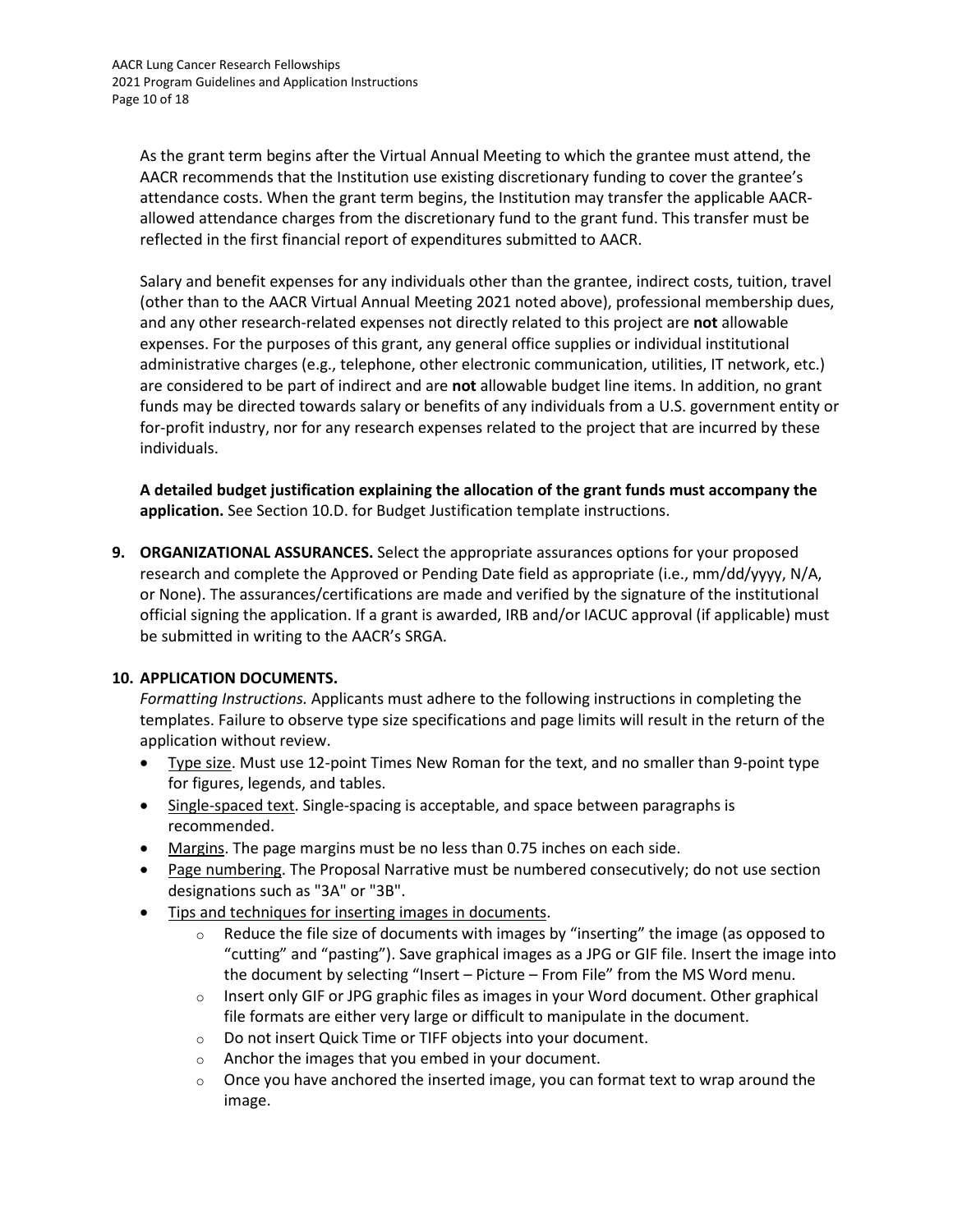- o Do not edit your images in Word. Use a graphics program.
- $\circ$  Do not embed your images in tables, text boxes, and other form elements.
- $\circ$  Do not add annotations over the images in Word. Add annotations to the images in a graphics program.

**When a template is provided, the template MUST be used. Prepare and upload the following documents into your application in portable document format (PDF):**

- **A. Research Project Proposal.** *Applicants are required to use the template available from the ProposalCentral website. The information must be presented in this order:*
	- **I. Contents Page.** Complete the Table of Contents by indicating the appropriate page numbers for each section. The Table of Contents page must not exceed one page.
	- **II. Proposal Narrative.** Limited to six pages, including figures and tables. The Contents Page, Facilities, and References sections do not count against this page limit. The information must be presented in this order and include these subheadings: (A) Title of Research Project; (B) Introductory Statement, Background, Preliminary Data, and Rationale; (C) Specific Aims; (D) Research Design and Methods\*; and (E) Significance and Statement of Relevance.

**\*Note that AACR strongly encourages the authentication of cell lines intended for use in the proposed research project.** If use of cell lines is proposed, it is encouraged that information related to cell line authentication is included in the Research Design and Methods section of the proposal. For a list of cell line authentication services, please visit[: http://aacrjournals.org/content/cell-line-authentication-information](http://aacrjournals.org/content/cell-line-authentication-information)

- **III. Facilities.** Limited to two pages. Please provide a description of the research facilities, resources, and equipment that are available to the applicant and that will allow successful implementation of the proposed research program.
- **IV. References.** Limited to three pages. AACR reference style follows that of the *[Uniform](http://www.nlm.nih.gov/bsd/uniform_requirements.html)  [Requirements for Manuscripts Submitted to Biomedical Journals](http://www.nlm.nih.gov/bsd/uniform_requirements.html)*. Note that the *Uniform Requirements* specify that for articles with more than six authors, the names of the first six authors must be listed, followed by "et al." For articles with six or fewer authors, all authors should be listed.
- **B. Secured Other Support.** *Applicants are required to use the template available from the ProposalCentral website.* In the table provided, list all **existing** support (institutional, federal, etc.) that has been **secured** and will be used in whole or in part by the applicant during the term of this grant (07/01/2021 – 06/30/2023). Only funding sources that provide support specifically for the applicant should be listed, which includes grants for which the applicant is not the Principal Investigator. This may include support for different projects. For each grant or funding source, please provide:
	- Name of Principal Investigator
	- Name of Grant/Funding Source
	- Funding Agency
	- Grant Term
	- Amount of Funding
	- Percent Effort of Applicant
	- Title of Project
	- List of Specific Aims as Stated in Grant Proposal (summaries will NOT be accepted)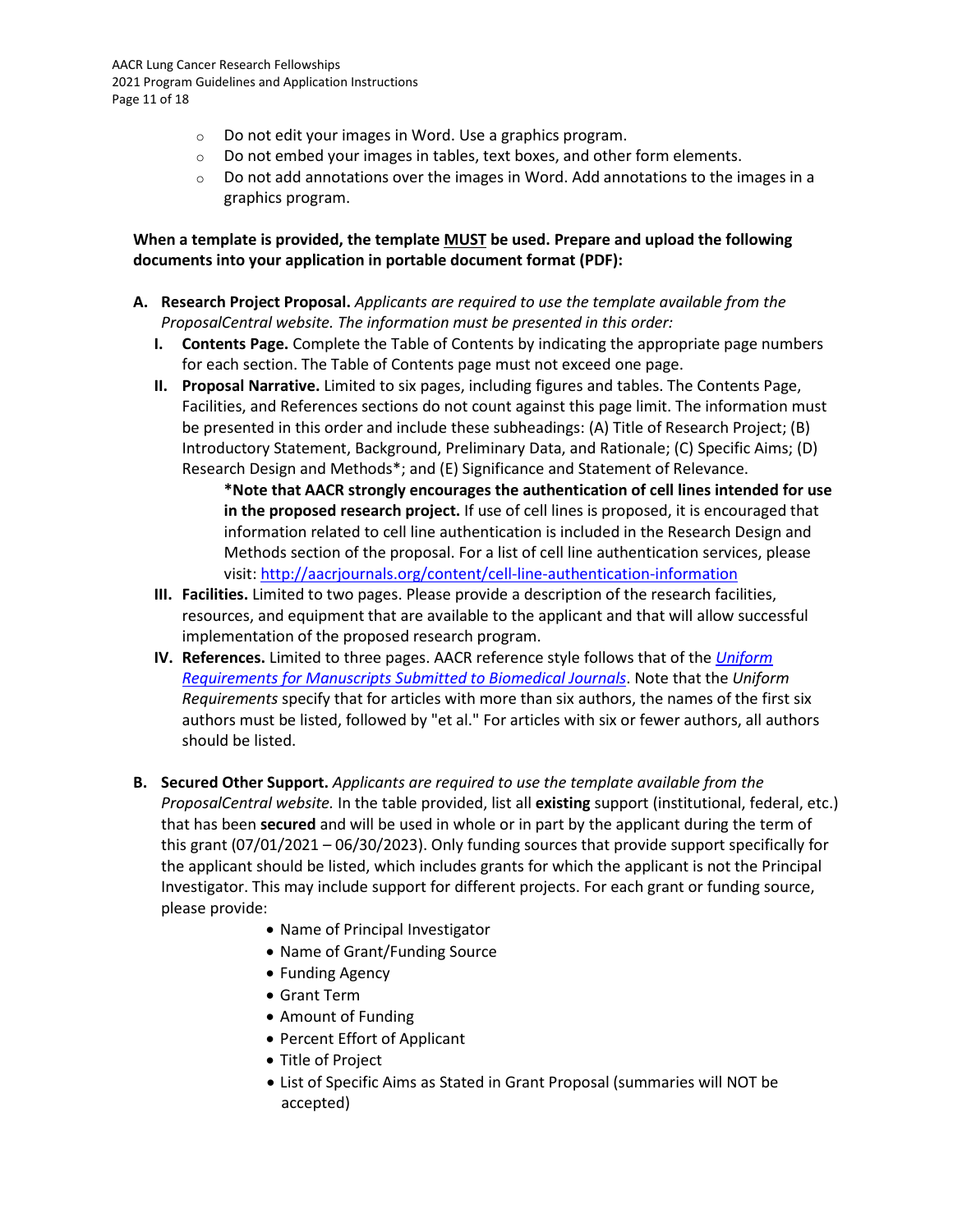- **C. Pending Other Support**. *Applicants are required to use the template available from the ProposalCentral website.* In the table provided, list all **pending** support (institutional, federal, etc.) that will, **if secured**, be used in whole or in part by the applicant during the term of this grant (07/01/2021 – 06/30/2023). Only funding sources that will provide support specifically for the applicant should be listed, which includes grants for which the applicant is not the Principal Investigator. This may include support for different projects. For each pending grant or funding source, please provide:
	- Name of Principal Investigator
	- Name of Grant/Funding Source
	- Funding Agency
	- Grant Term
	- Amount of Funding
	- Percent Effort of Applicant
	- Title of Project
	- List of Specific Aims as Stated in Grant Proposal (summaries will NOT be accepted)

**NOTE:** If at any time prior to selection and notification an applicant is awarded any funding that may overlap with the 2021 AACR Lung Cancer Research Fellowships, the applicant must notify AACR immediately.

**D. Budget Justification.** *Applicants are required to use the template available from the ProposalCentral website.* Limited to two pages. Applicants must submit a budget in the amount of \$120,000. Percent effort of the applicant on the proposed project must be indicated; applicants must dedicate at least 50% effort to the proposed project. Justify salary and benefits and any other research expenses (if requested). The percentage of salary requested may not exceed the percent effort the applicant will dedicate to the project. Up to 50% of the total budget may be designated for non-personnel direct research expenses, such as research/laboratory supplies, equipment, publication charges for manuscripts that pertain directly to the funded project, and other research expenses. (See terms and conditions of the grant for information on publishing in AACR journals.) Budget requests for equipment that exceed 10% of the total budget must be accompanied by a detailed justification.

Expenditures cannot exceed \$2,000 for travel to the AACR Virtual Annual Meeting 2021 **ONLY**. Travel funds are for the grantee **ONLY**.

**E. Project Milestones.** *Complete only Column A of the Milestones Template available from the ProposalCentral website.* The Milestones Template is meant to list the various steps necessary to complete your research goals and the estimated time it will take to complete each step. Please list your name and the specific aims for the proposed project at the top of the template. Underneath each time period, identify the steps that will be needed to accomplish the aim(s) in that time period. For each step, note the corresponding aim in parentheses. Rows may be added/deleted to the template as needed. For the purposes of submitting the template with your application, **only the information requested above entered into Column A is needed**. Reporting progress towards milestones further using this template will be incorporated into the annual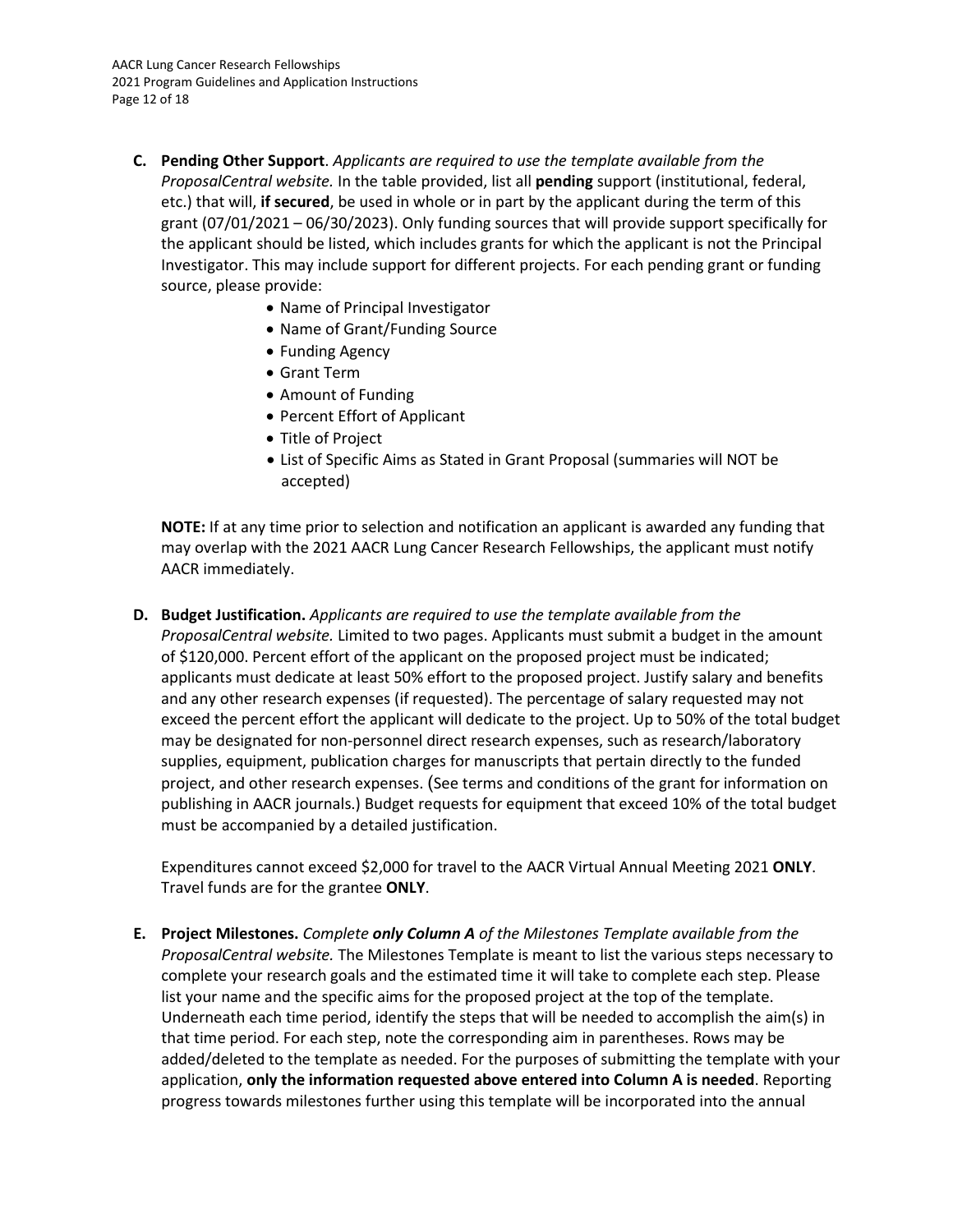reporting requirements for the project if funded.

- **F. Applicant's Bioraphical Sketch. Applicant's Biographical Sketch.** Applicants are required to use the **Fellowship Biosketch** template available to download from th[e NIH's Biosketch Format](https://grants.nih.gov/grants/forms/biosketch.htm)  [Pages, Instructions and Samples.](https://grants.nih.gov/grants/forms/biosketch.htm) Please refer to the Instructions and the Postdoctoral Fellowship biosketch sample under **Biographical Sketch Format Page (fellowship)**. The biographical sketch must be in English.
- **G. Academic Mentor's Biographical Sketch.** Applicant's mentor is required to use the **Nonfellowship Biosketch** template available to download from th[e NIH's Biosketch Format Pages,](https://grants.nih.gov/grants/forms/biosketch.htm)  [Instructions and Samples.](https://grants.nih.gov/grants/forms/biosketch.htm) Please refer to the Instructions and Non-fellowship biosketch sample under **Biographical Sketch Format Page (non-fellowship)**. The biographical sketch must be in English.

If a co-signed letter of reference is being provided, a biographical sketch must be provided for each member of the mentorship team signing the letter.

**H. Supporting Documentation.** An example of acceptable supporting documentation is a letter of commitment from a collaborating clinician, drug manufacturer, or any collaborator providing data or materials necessary for the proposed research. Supporting Documentation should state a commitment to provide stated data/materials or confirm applicant's access to said data/materials. Supporting Documentation should be included only to provide information on the ability to provide for a research need, and should not comment on the applicant, or research environment. **Any documentation deemed by AACR's SRGA to be an additional letter of reference for the applicant is not considered supporting documentation and will be removed from the application**. Each supporting document is limited to one page and must be presented on the appropriate institutional or company letterhead.

There is no limit to the number of supporting documents that may be provided, however, documents that do not satisfactorily meet the description of supporting documentation provided above, or uploads such as tables, charts, articles, and other inappropriate additional materials will be removed.

**I. Signed Signature Page.** In order to ensure that the applicant, mentor, and institution have approved the application, applicants must obtain all required signatures on page one of the Signature Pages. Electronic/digital signatures are permitted. These signatures transmitted by electronic means shall have the same force and effect as original signatures. Downloading the Signature Page(s) is described in Section 13 below.

The **signed Signature Page** (with signatures from the applicant, mentor, and institution's signing official) must be uploaded to your online application in the Application Documents section. If the applicant is co-mentored, only the primary mentor is required to sign the Signature Page and must be the mentor entered into the ProposalCentral system in Section 6 of the application

**Uploading the attachments into your application.** Once you have converted your attachments to PDF files, the next step is to upload the files to your online application. *Only PDF attachments are permitted for this application submission.*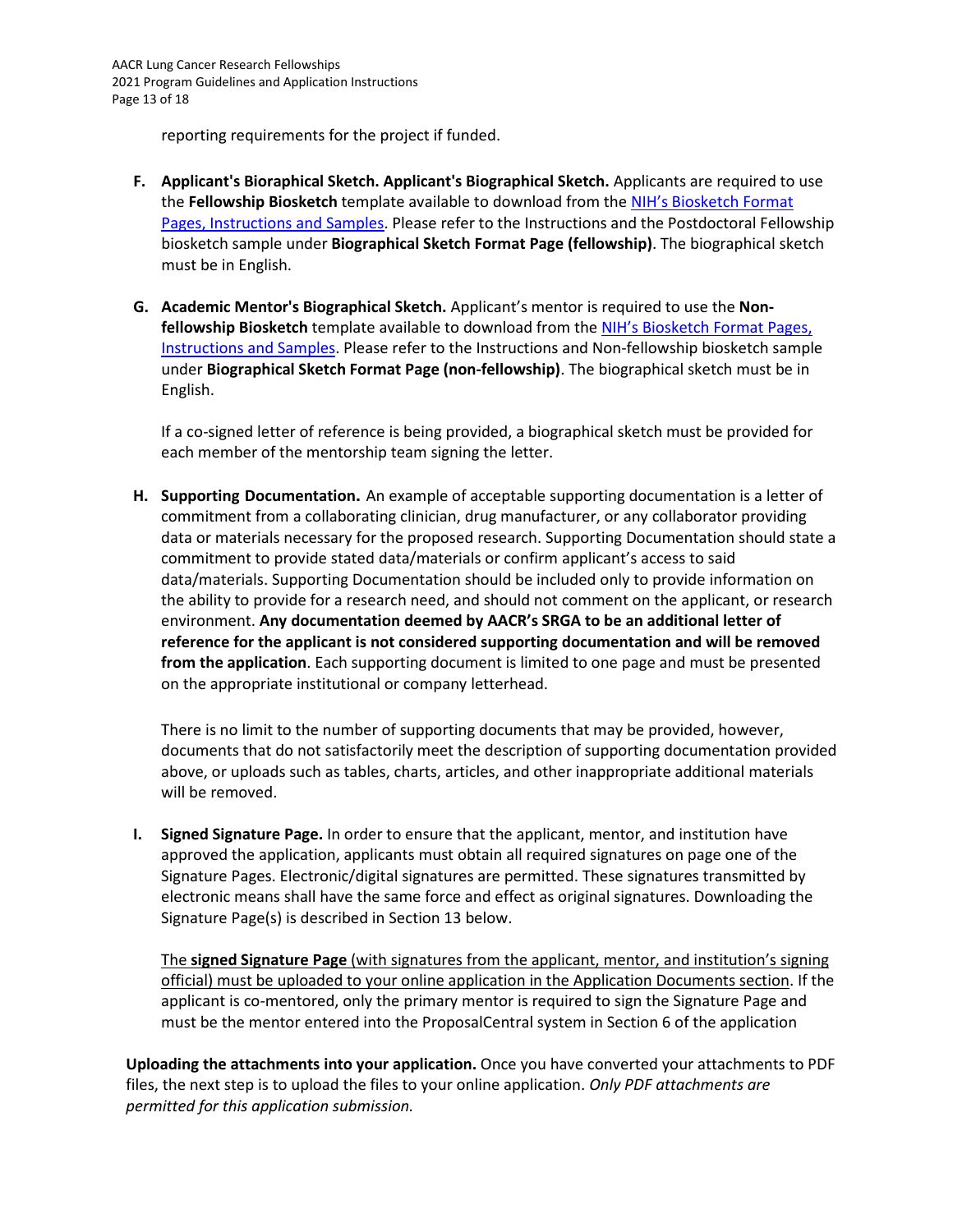- Open your online application and go to the section for attaching files. Click the blue "Attach Files" button.
- Select the appropriate type of attachment from the drop-down list.
- Enter your own description of the file in the "Describe Attachment" field.
- Enter your own description of the file in the "Describe Attachment" field. Click on the "click here to browse" link to select the file from your computer or drag and drop.
- Click on the "Upload and Continue" button. You will get a confirmation message on your screen that the file was uploaded successfully. You will also see that your file is now listed in the "Current list of uploaded attachments" section of the screen. Clicking the "Back" or "Upload and Return" button allows you to go back to the main page of this section where the uploaded documents should now be listed. **Click the download icon next to the file name to open and view your uploaded documents.** To delete the file, click on the trashcan icon to the right under the "Delete" column.

In the section for attachments, all the required attachments are listed in the middle of the screen, just below where you upload your files. This list of required attachments helps you track completion and uploading of your required attachments. Once you upload a required attachment, that attachment type will be removed from the required list and will be displayed in the "Current list of uploaded attachments."

If you wish to modify the attached file, make the revisions to your *original* file on your computer, convert the file to PDF, and use the same process above to attach the new file. **Delete any previously submitted versions of the file before submitting your application.**

## <span id="page-13-0"></span>**SUBMITTING COMPLETE APPLICATION**

- **11. PI DATA SHEET.** This is an automatically populated data sheet based on the applicants' ProposalCentral profile. Information for gender, race, and ethnicity must be provided to the AACR. If fields are not populated, select the "Edit Professional Profile" button in the center of the screen. The applicant must then go to the column on the left side of the screen, select "4) Personal Data for Application", and enter their gender, race, and ethnicity. **The Scientific Review Committee does not receive this information.**
- **12. SIGNATURE PAGE(S).** Use the "Print Signature Pages" button to download the Signature Pages. Signatures are only required on the first page. This page can be printed, original signatures obtained, and then uploaded to your online application. Electronic/digital signatures are permitted and shall have the same force and effect as original signatures. Do not upload the Application Contacts, Scientific Abstract, and Budget pages with the signed Signature Page.

**NOTE:** Data entered in the online application are automatically included in the signature pages. If information is missing in the Signature Pages, it could be because you have not entered the information in one of the online application sections **OR** the information is not required for this grant program. If the institution's Employer Identification Number (EIN) is not completed on the signature page, please request your institution to provide that information in their ProposalCentral profile.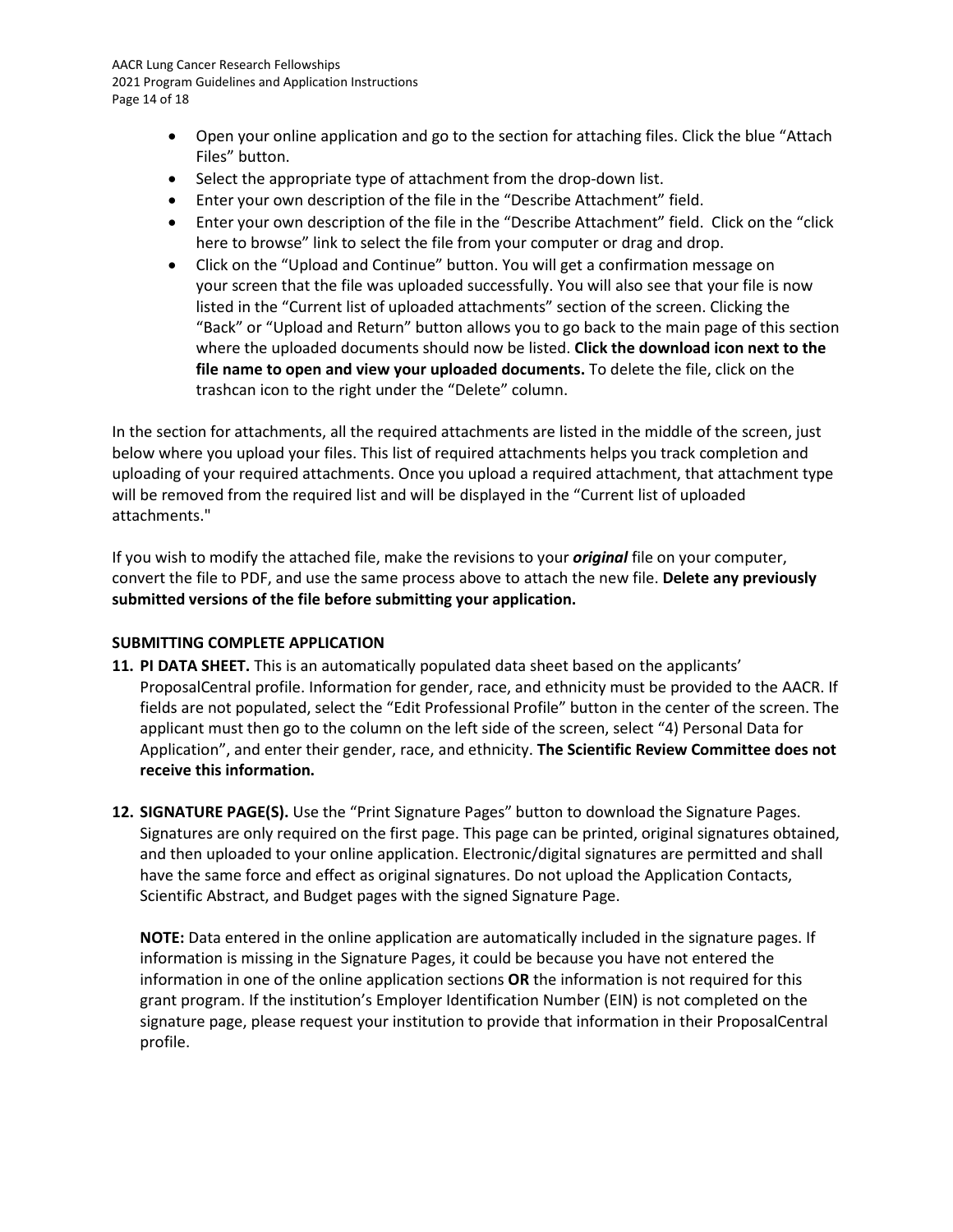While the "Print Signature Pages" option allows applicants to download the Signature Page, Application Contacts, Scientific Abstract, and Budget, the AACR **strongly encourages** applicants to also use the "Print Signature Pages with Attachments" option. This option can be used if your institution wishes to review the full application but also should be used by the applicant to ensure that the Scientific Abstract does not cut-off in this view and that your attachments loaded properly. The following application materials will **not** be present when using this option: Pending Other Support, Letter(s) of Reference, and the Signature Page containing the required signatures. Absence of these materials should **not** be considered an error. If your institution requires all components of the application to review, the above documents need to be printed individually by the applicant and added; however, as the Letter(s) of Reference are uploaded directly from the mentor and endorser (if necessary), the applicant will be unable to access these letters.

Excessive spacing in your Scientific Abstract (e.g., line breaks between paragraphs) can cause the abstract to not fully appear in the Signature Page view, even if under the 3,000 character limit. You may want to further edit your Scientific Abstract prior to submission if it does not fully appear. If it does not fully appear, you will not be given the opportunity to edit it once you have submitted. In addition, errors may occur when the uploaded PDF files are assembled by the system. Please check to ensure that all pages of every document included appear in the "Print Signature Pages with Attachments" option. If you are having any issues with this option, please contact ProposalCentral customer support at: 800-875-2562 (Toll-free U.S. and Canada), +1-703-964-5840 (Direct Dial International), or by e-mail t[o pcsupport@altum.com.](mailto:pcsupport@altum.com)

- **13. VALIDATE.** Validate the application on ProposalCentral. This is an essential step. An application that has not been validated cannot be submitted. "Validate" checks for required data and attachments. You will not be able to submit if all the required data and attachments have not been provided.
- **14. SUBMIT.** After successfully passing the validate check, click the **"Submit"** link. An e-mail will be sent to you confirming your submission.

Once your application is submitted you may view it by selecting "Submitted" from the "Proposal Status" drop-down menu under the 'Proposals' tab, then clicking the "View" button under the Edit column. The status column will show "Submitted" and the date submitted. You may need to refresh your browser screen after submitting the application to see the updated status.

## <span id="page-14-0"></span>**CHANGES TO YOUR APPLICATION**

**Withdrawal of Application.** Please advise the AACR promptly, in writing, should you decide to withdraw your application for any reason. Your correspondence must include your name, the grant opportunity to which you applied, the project title, and the reason for withdrawal.

**Change of Address.** Notify the AACR in writing of any changes of address, e-mail, or phone number, following the submission of an application. Include your name the ProposalCentral identification number. The e-mail address provided with your application will be used for all official communication about your submission including the recipient selection results. your Professional Profile in ProposalCentral must be kept up to date.

**Change of Institution or Position.** If you change your institution or professional position, contact the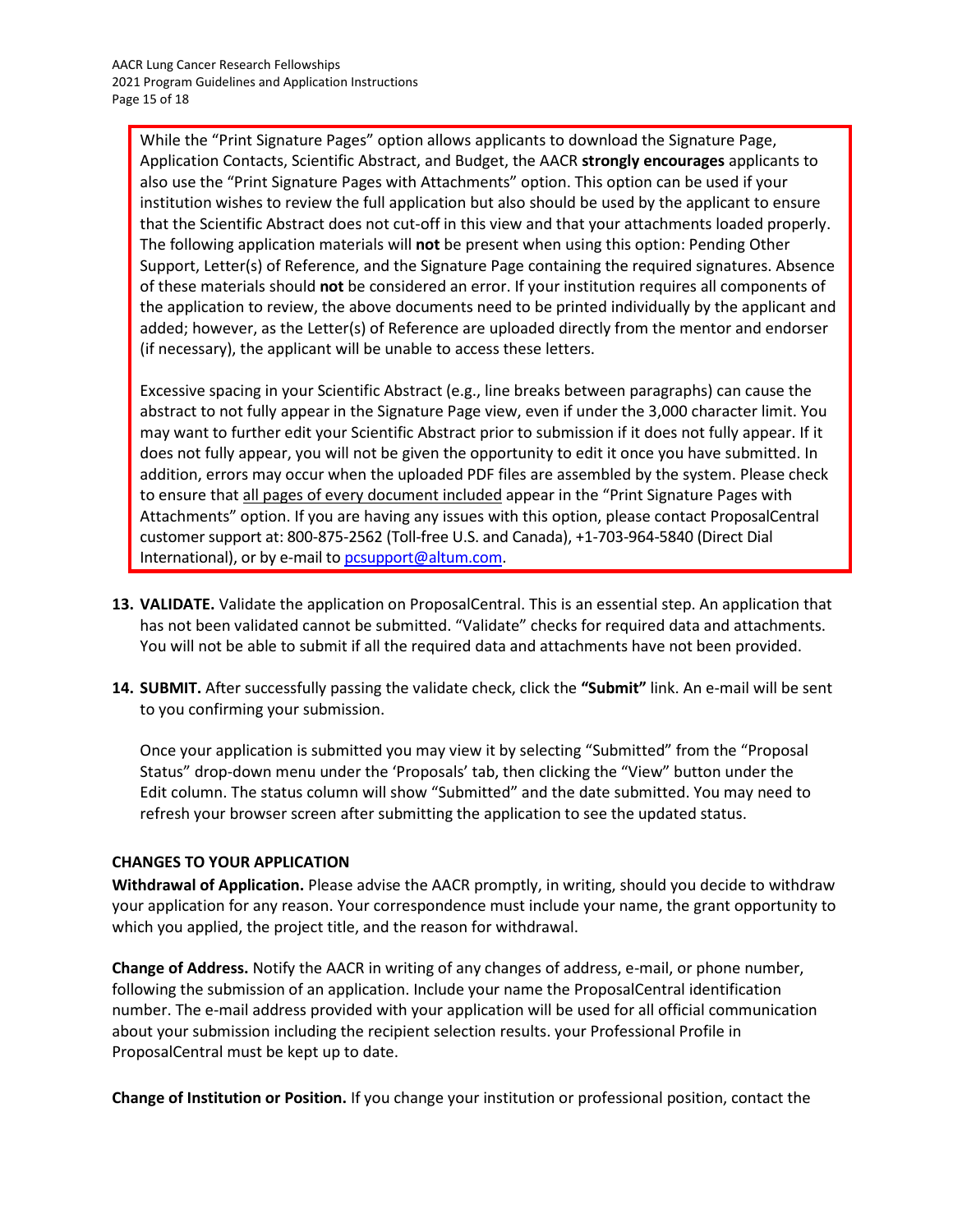AACR to determine whether your application is still eligible for review.

### <span id="page-15-0"></span>**INQUIRIES**

Inquiries or technical issues regarding ProposalCentral and the online application process should be directed to customer support at: 800-875-2562 (Toll-free U.S. and Canada), +1-703-964-5840 (Direct Dial International), or by e-mail to [pcsupport@altum.com.](mailto:pcsupport@altum.com)

Inquiries about the program guidelines, eligibility requirements, and application materials can be directed to the AACR's Scientific Review and Grants Administration department at [grants@aacr.org.](mailto:grants@aacr.org)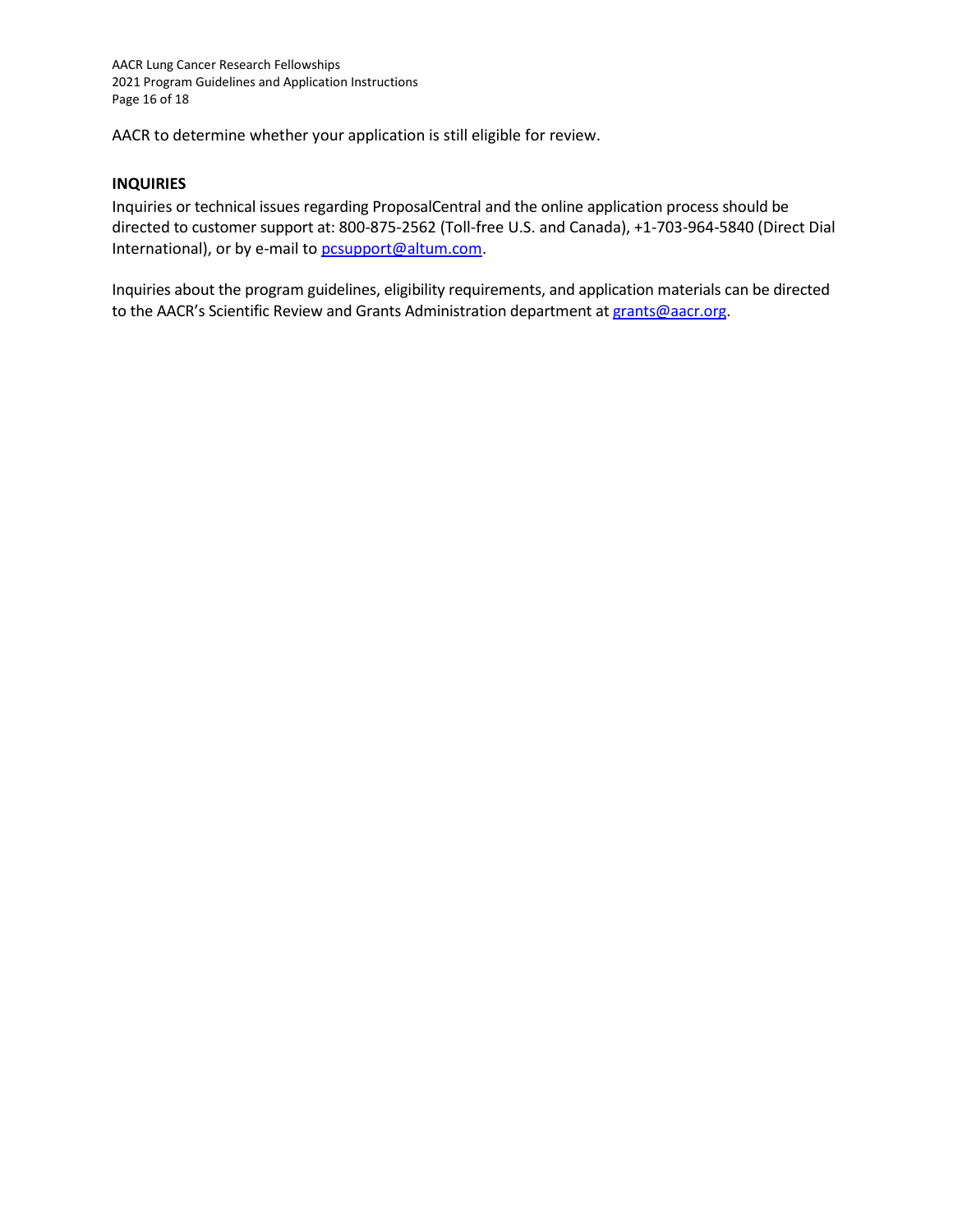## **MORE ABOUT THE AACR**



<span id="page-16-0"></span>AstraZeneca is a global, science-led biopharmaceutical company that focuses on the discovery, development and commercialization of small molecule and biologic prescription medicines, primarily for the treatment of diseases in three therapy areas – Oncology; Cardiovascular, Renal & Metabolism; and Respiratory. The Company also is selectively active in the areas of autoimmunity, neuroscience and infection. AstraZeneca operates in over 100 countries and its innovative medicines are used by millions of patients worldwide. For more information, please visit [http://www.astrazeneca-us.com](http://www.astrazeneca-us.com/) and follow us on Twitter @AstraZenecaUS.

AstraZeneca has a deep-rooted heritage in Oncology and offers a quickly-growing portfolio of new medicines that has the potential to transform patients' lives and the Company's future. With at least six new medicines to be launched between 2014 and 2020, and a broad pipeline of small molecules and biologics in development, we are committed to advance New Oncology as one of AstraZeneca's Growth Platforms focused on lung, ovarian, breast and blood cancers. In addition to our core capabilities, we actively pursue innovative partnerships and investments that accelerate the delivery of our strategy as illustrated by our investment in Acerta Pharma in hematology. By harnessing the power of four scientific platforms – Immuno-Oncology, Tumor Drivers and Resistance, DNA Damage Response and Antibody Drug Conjugates – and by championing the development of personalized combinations, AstraZeneca has the vision to redefine cancer treatment and one day eliminate cancer as a cause of death.

# **AACR** American Association **FINDING CURES TOGETHER®**

Founded in 1907, the American Association for Cancer Research (AACR) is the world's first and largest professional organization dedicated to advancing cancer research and its mission to prevent and cure cancer. The AACR has more than 46,000 members in 127 countries and territories around the world; over 31% percent of members live outside the United States. Twenty percent of AACR's international members are located in countries with emerging economies. The AACR offers seven categories of membership to support each aspect of our members' professional development and enhancement in cancer research. In support of the professional development of early-career investigators, no annual dues are required for Associate membership. The AACR marshals the full spectrum of expertise of the cancer community to accelerate progress in the prevention, biology, diagnosis, and treatment of cancer by annually convening more than 30 conferences and educational workshops, the largest of which is the AACR Annual Meeting with more than 22,500 attendees. In addition, the AACR publishes nine prestigious, peer-reviewed scientific journals and a magazine for cancer survivors, patients, and their caregivers. The AACR funds meritorious research directly as well as in cooperation with numerous cancer organizations. As the Scientific Partner of Stand Up To Cancer, the AACR provides expert peer review, grants administration, and scientific oversight of team science and individual investigator grants